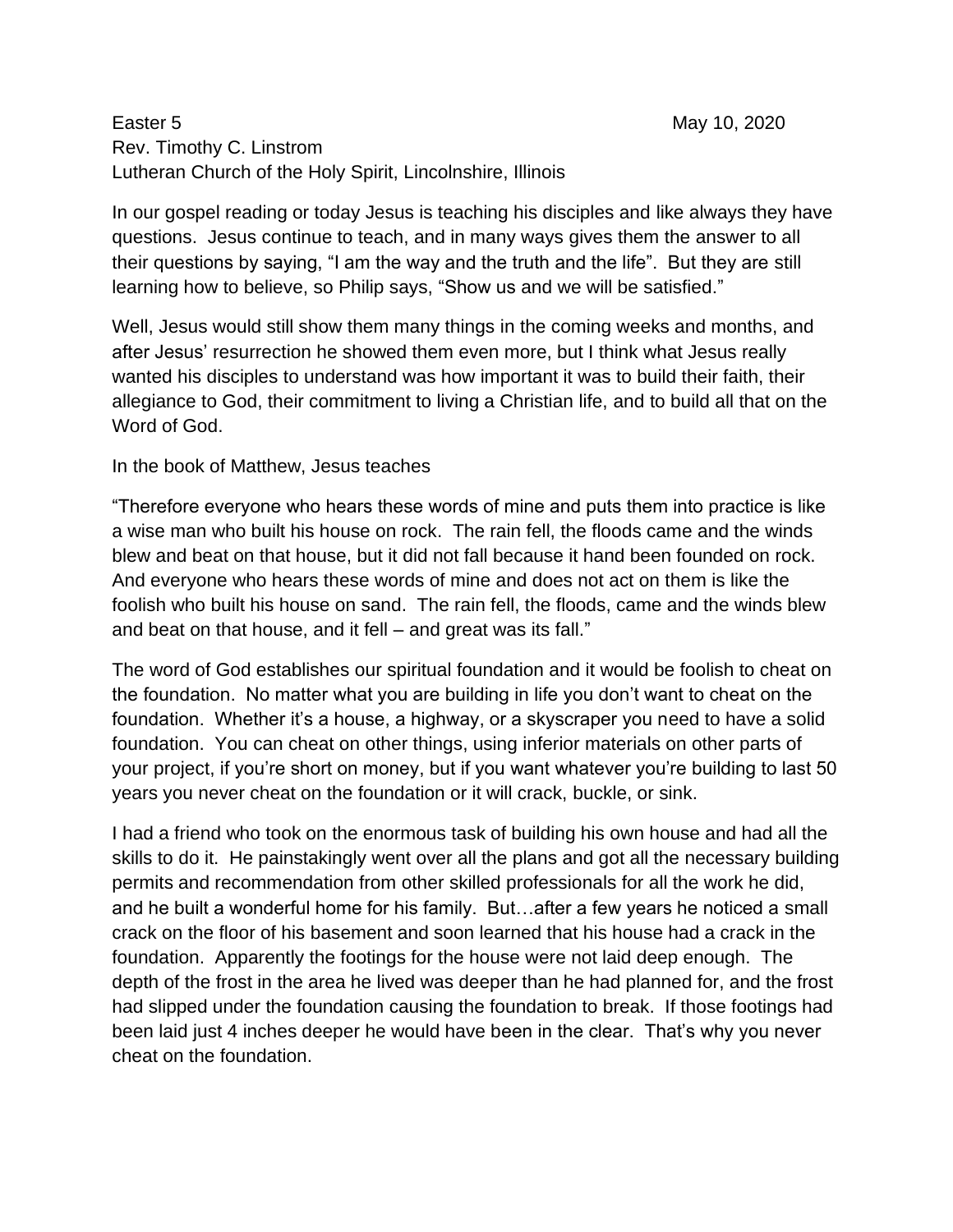And likewise never cheat on the foundation of your marriage if you want your marriage to last. You can't have a good marriage unless it's founded in the practices of loving the way Jesus wants us to love each other; where you put into practice forgiving each other and serving each other, where you put into practice Jesus' values and Jesus' Spirit in everything you do.

We've all know couples that fight like cats and dogs, but when friends show up they act all nice and kind to each other. Public appearances of a healthy, loving relationship are not foundational, but what is, is the way we actually treat and care for each other behind closed doors, that is what is important. You cannot have a great marriage without a solid foundation and that foundation is doing and being the love of Christ to each other.

And your children need a good foundation too. Don't cheat on the foundation for your children and family. If you want your children to be able to stand up to the hurricanes and storms of life, they need that good foundation inside their souls. They need a home of security and love and peace and prayer and quality time together. So don't cheat on the foundation you give your child. If you are short of time cheat on other things. Cheat on your recreation time, cheat on your golf game, cheat on your work, cheat on the amount of TV you watch, but don't cheat on establishing a sure foundation where prayer and love and forgiveness and kindness and commitment are practices in your home.

It's no wonder that we chose this passage on building a solid foundation for our capital campaign this year, for we're all in the process of building a foundation based on the word of God. And we need to build that foundation in all aspects of our church, across all our efforts and contributions, for how much stronger will we be as a congregation when we allow Jesus Christ to lay the foundation that we then build upon.

In our reading for today from the first letter of Peter, we find Jesus also using this "building" theme or this "under construction" theme and he makes several references to building with stone. Quoting the Psalms, Jesus says "The stone that the builder rejected has become the cornerstone". Now we know that it was Jesus who was rejected by the chief priests and elders, and put to death on a cross. But on the third day Jesus rose from the dead and ascended into heaven and is seated at the right hand of God. And now Jesus Christ has become the cornerstone.

The cornerstone is the first stone that is laid when constructing a building and all others are aligned with it. It guides the workers in building. And we are being called to be living stones that are to be built into a spiritual house. With Jesus as the cornerstone, we are being called to be a part of a new order in this structure that Jesus is building

God is calling us to be an integral part of the incredible new thing that God is doing, to accept our place as the chosen ones, as God's own people.